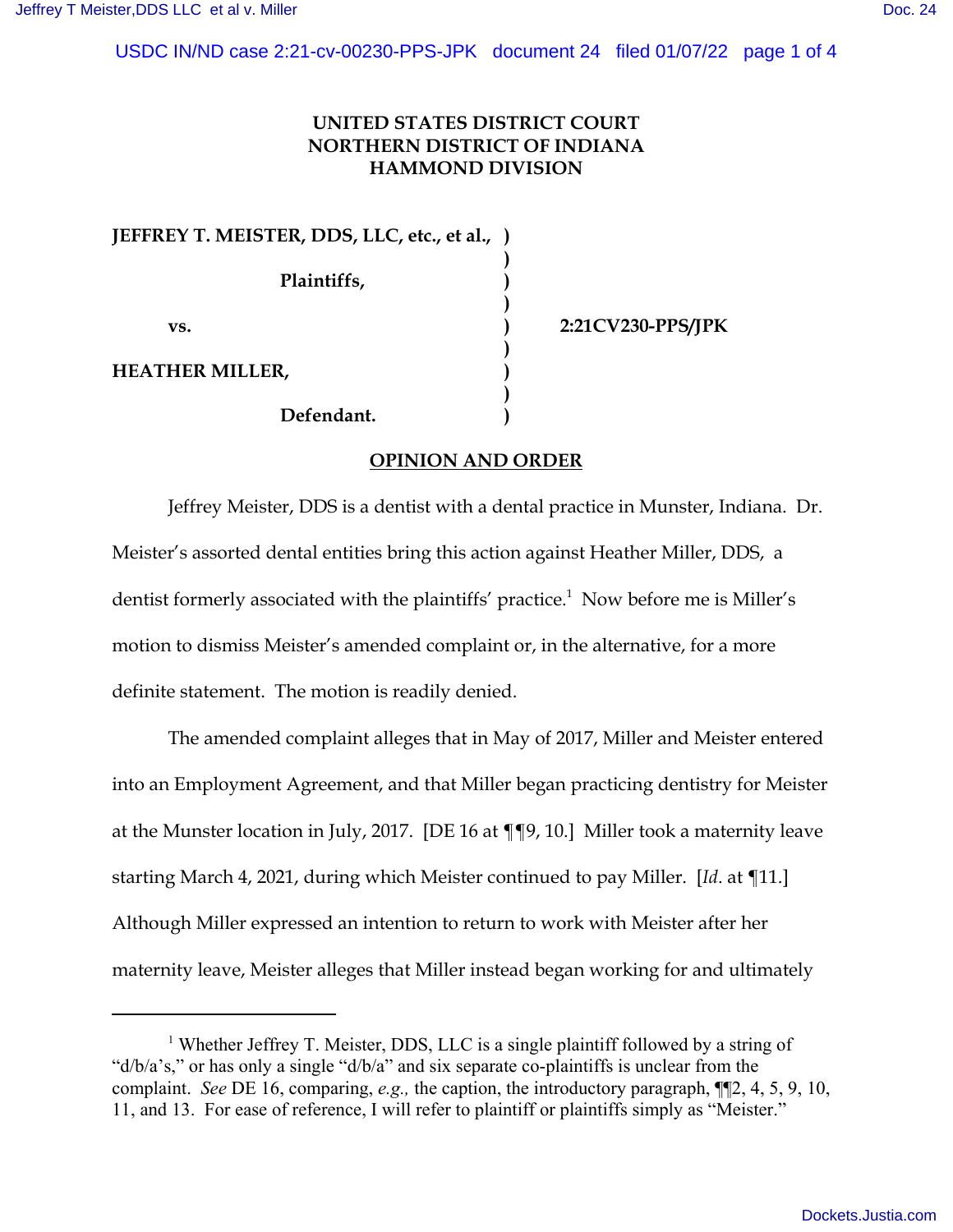bought another dental practice in Illinois, even while she continued to collect a paycheck from Meister. [*Id*. at ¶¶12, 13, 14.] Miller eventually tendered her written resignation to Meister on June 2, 2021. [*Id*. at 16.]

#### **Argument for Dismissal: Liquidated Damages Provision is Unenforceable**

Meister alleges that Miller's conduct violated the notice requirement of the Employment Agreement: "Beginning in Year 2 of this Agreement and thereafter, Employee shall provide a one hundred twenty (120) day written or oral Notice of Termination." [DE 16-1 at 9, ¶5.1.] Meister invokes a liquidated damages provision:

Owing to the cost to the Practice in lost revenues from scheduled patients and the cost in sourcing, hiring and training a replacement dentist, the Parties agree that in the event Employee resigns and fails to live up to their contractual notice obligations and leaves the Practice prior to the end of their notice period, Employee shall pay a fee of \$1,000.00 per day for each day Employee fails to work at Practice per the terms of their notice obligations.

[*Id.* at 18.] Miller's argument in support of dismissal of the amended complaint is that the liquidated damages provision of the Employment Agreement is unenforceable because it amounts to a penalty, citing principally to *American Consulting, Inc. v. Hannum Wagle & Cline Engineering, Inc.*, 136 N.E.3d 208 (Ind. 2019). [DE 19 at 3-4.]

Whether or not this is so, the unavailability of liquidated damages as a remedy would not be grounds for dismissal of the complaint. As Miller herself acknowledges, the standard applicable to a motion under Fed.R.Civ.P. 12(b)(6) requires "a claim to relief that is plausible on its face," which in turn requires factual allegations sufficient to permit a reasonable inference that the defendant is liable for the misconduct alleged.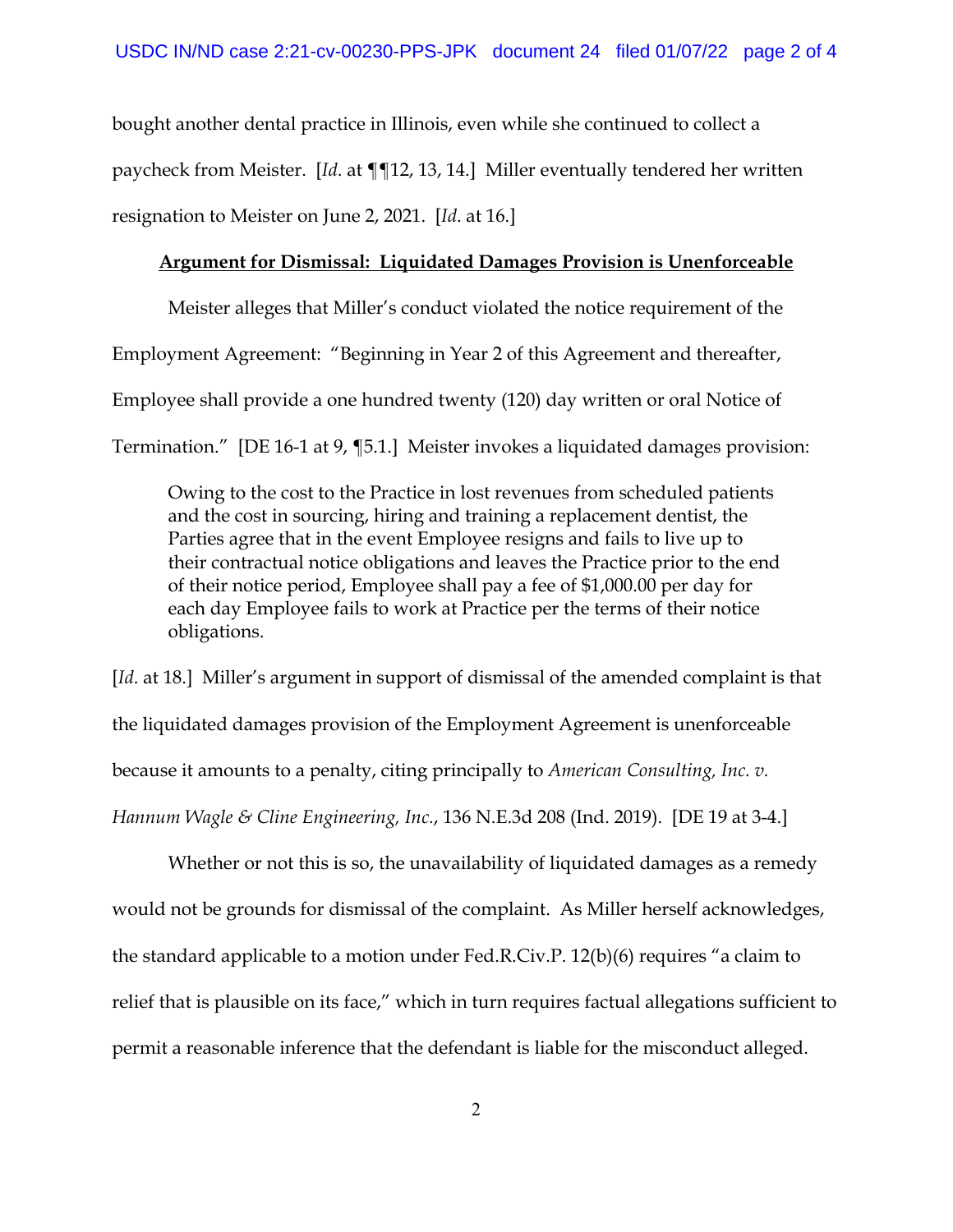*Bell Atlantic Corp. v. Twombly,* 550 U.S. 544, 556 (2007). This standard does not necessitate analysis at the pleading stage of the remedies a plaintiff seeks.

In any event, in support of Meister's prayer for liquidated damages, the amended complaint specifically alleges that:

Plaintiff has incurred substantial costs and expenses due to Dr. Miller's failure to provide the notice required by her Employment Agreement, which costs and expenses are in excess of the \$1,000 per day liquidated damages provided for in the Employment Agreement and which include, but are not limited to, lost revenues, costs for sourcing, hiring and training a replacement dentist, and loss of good will.

[DE 16 at 5, ¶21.] If Miller believes that in the circumstances of this case the liquidated damages authorized by the Employment Agreement are an unconscionable penalty, she may make the challenge in the summary judgment context as was done in *American Consulting*. The analysis there demonstrates the necessity of a factual background establishing "the facts regarding the contents and financial consequences of the liquidated damages clauses" against which the court can determine the question of law whether the provisions are unenforceable penalties. *American Consulting*, 136 N.E.3d at 211. Meister's motion to dismiss under Rule 12(b)(6) will be denied.

### **Argument for More Definite Statement**

Miller's request for a more definite statement is equally unavailing. Under Rule 12(e), "[a] party may move for a more definite statement of a pleading to which a responsive party cannot reasonably prepare a response." Miller argues that "Plaintiffs have failed [to] delineate claims and, instead, are forcing Dr. Miller to guess as to what